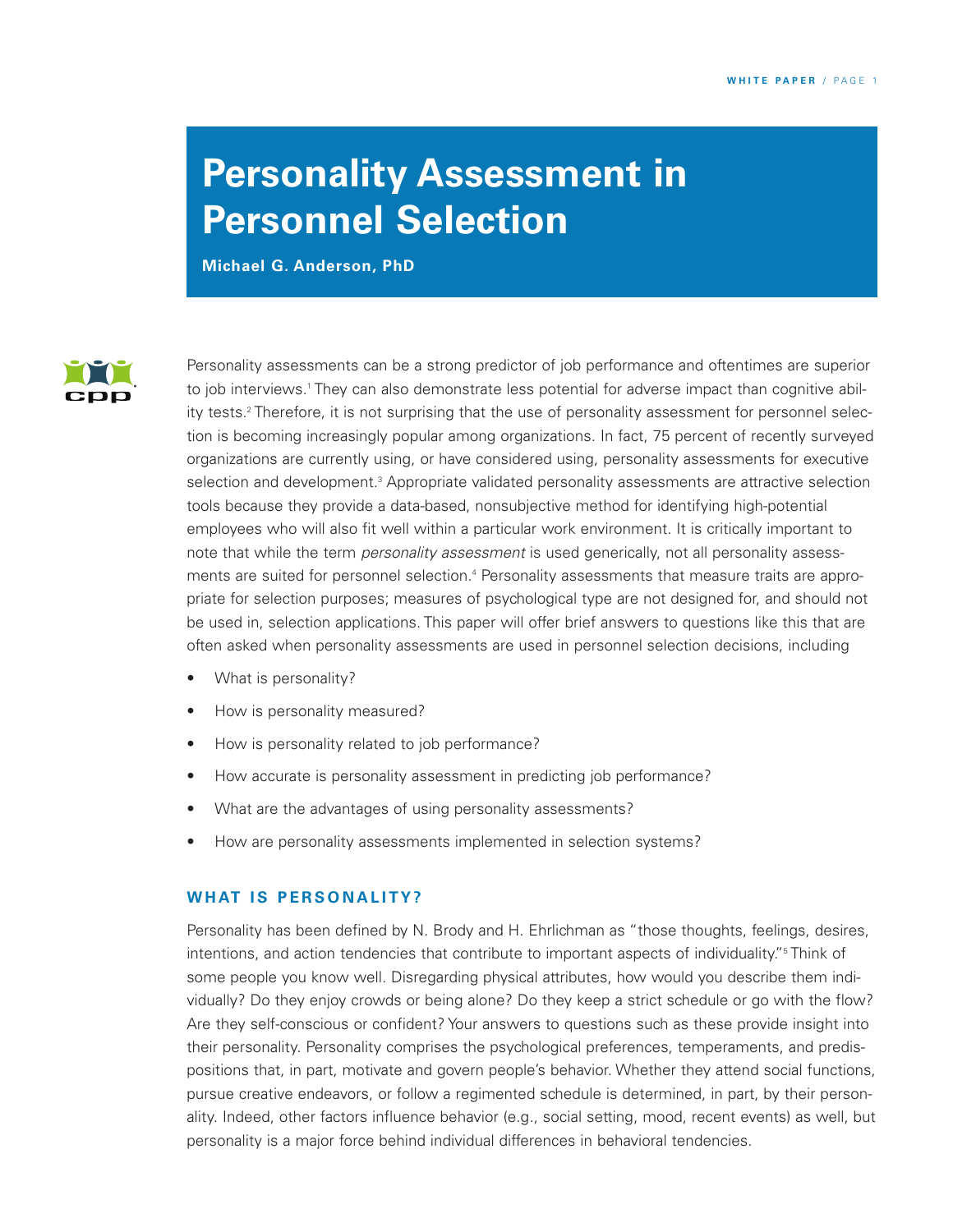### **HOW ARE PERSONALITY MEASURES DEVELOPED?**

A vast assortment of personality assessments measure an equally vast collection of personality characteristics. Each assessment, because it is developed according to the author's unique theory/ perspective, offers a different approach to personality measurement. Some common elements, however, exist across almost all approaches. Personality is a combination of internal, intangible characteristics and therefore cannot be measured directly. Instead, psychologists rely on selfreports of a person's thoughts, feelings, preferences, and/or behaviors to assess personality—that is, they ask people questions about themselves, assign numerical values to their responses, and use these values to generate a portrait of the person taking the assessment.

Each question included in a validated personality assessment will have been carefully crafted to tap a specific personality characteristic. For example, "I enjoy being the center of attention" may be one indicator of sociability or the extent to which a person is gregarious and outgoing. Single items, however, are not sufficient to assess broad personality characteristics; instead, psychologists look at the pattern of responses across several items. The goal of personality measurement is to describe individuals as they are seen by others. Responses to personality assessments help classify and differentiate individuals, providing a basis for understanding prior actions and predicting future behavior. 6

It is important to note that not all personality assessments are created equal. Any personality assessment used in selection applications must, at a minimum, demonstrate adequate reliability and validity. <sup>7</sup> An assessment is considered reliable if scores remain consistent over time—that is, when an individual completes the assessment on multiple occasions, his or her score should be approximately the same each time. An assessment is considered valid if it is related to other important constructs (e.g., job performance). If a test is used to select individuals for employment, there must be validity evidence to support the accuracy and job relatedness of inferences made on the basis of scores on that assessment.

## **HOW IS PERSONALITY RELATED TO JOB PERFORMANCE?**

How would you describe a typical accountant? Most people think of accountants as conventional and reserved. How about a typical salesperson? Usually, we think of salespeople as outgoing and ambitious. Both occupations seem to be filled, in general, with people possessing decidedly different personality characteristics. These differences are clearly illustrated by the data presented in Figure 1, in which the CPI 260® scale scores of a sample of accountants and of a sample of sales professionals are compared. The scores represent each sample's mean percentile ranking based on a normative sample of the U.S. working population. A score of 72 on a particular scale, for instance, would indicate that the sample, on average, scored higher than 72 percent of the U.S. workforce on that scale.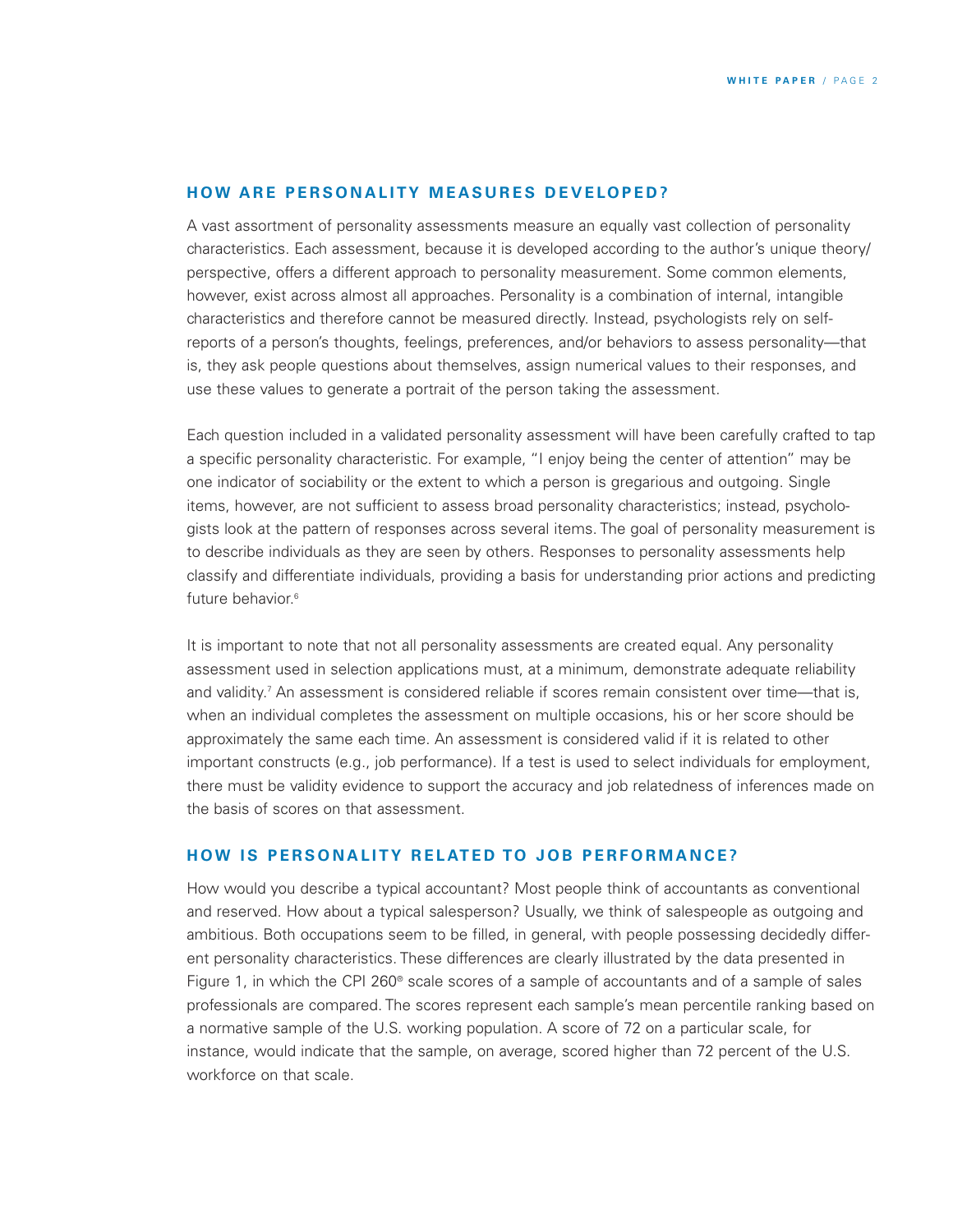

Figure 1. Accountant and Sales CPI 260® Assessment Normative Percentile Profile

*Note:* Accounting  $n = 168$ ; Sales  $n = 386$ ; Do = Dominance; Cs = Capacity for Status; Sy = Sociability; Sp = Social Pressure; Sa = Self-acceptance; In = Independence; Em = Empathy; Re = Responsibility; So = Social Conformity; Sc = Self-control; Gi = Good Impression; Cm = Communality; Wb = Well-being; To = Tolerance; Ac = Achievement via Conformance; Ai = Achievement via Independence; Cf = Conceptual Fluency; Is = Insightfulness; Fx = Flexibility; Sn = Sensitivity; V1 = vector 1 (Orientation Toward Others); V2 = vector 2 (Orientation Toward Societal Values); V3 = vector 3 (Orientation Toward Self); Mp = Managerial Potential; Wo = Work Orientation; Ct = Creative Temperament; Lp = Leadership; Ami = Amicability; Leo = Law Enforcement Orientation.

As the figure shows, significant differences exist between the accountant and sales professionals on several personality characteristics as measured by the respective scales. In general, sales professionals are more assertive (Dominance scale), enterprising (Capacity for Status scale), outgoing (Sociability scale), spontaneous (Social Presence scale), optimistic (Self-acceptance scale), cheerful (Well-being scale), entrepreneurial (Achievement via Independence scale), and comfortable with managerial authority (Managerial Potential scale). Accountants, on the other hand, are more likely to conform to societal norms (Social Conformity scale), exhibit emotional stability (Self-control scale), and value privacy (Vector 1: Orientation Toward Others).

Why are there such stark differences? The answer is relatively simple: The duties and responsibilities of each occupation (i.e., accountant vs. salesperson) require people in those roles to behave in specific ways for successful performance. Because personality helps determine preferences, temperaments, and behavior, personality influences job performance by determining whether an individual has a natural inclination for job duties and/or will enjoy the job. Certainly, other personal characteristics (e.g., cognitive ability, education, experience) also influence job performance, but personality plays an important role.

A person who is quiet and reserved (e.g., an accountant) may be uncomfortable performing duties typically associated with a sales position: presenting in front of large groups, entertaining prospective clients, or networking. Similarly, a person who is outgoing and ambitious (e.g., a salesperson) may be uncomfortable with the solitude, structure, and discipline required for preparing accounting records. In general, research confirms that workers are most effective when their personality characteristics match the job requirements. 8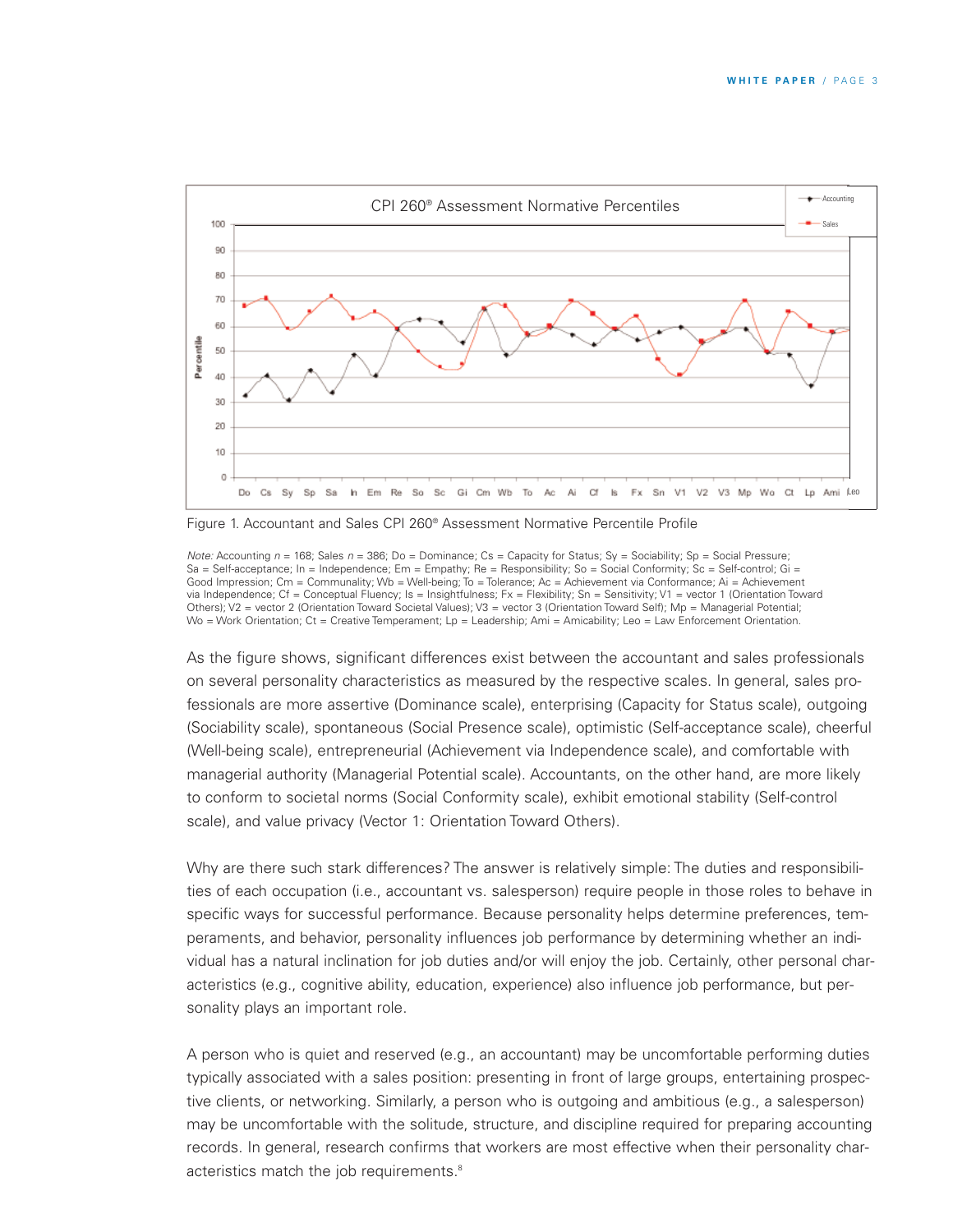Personality also helps determine who will enjoy a job. People find the ability to express their personality intrinsically rewarding; that is, people enjoy being themselves. Therefore, people enjoy work environments that allow them to be themselves.<sup>9</sup> People who are quiet and reserved may be able to work in sales, but they would probably not find the work intrinsically rewarding and enjoyable. Over time, these individuals are more likely to leave in favor of a position more suited to their preferences. <sup>10</sup> Personality assessment can help ensure success by identifying the right individual for each work environment.

In summary, different jobs require different types of behaviors for successful performance. Personality, in part, determines who has a natural inclination for certain jobs and certain work environments. People's differing personality characteristics help determine whether they will be a good fit for a certain position. The goal of personality assessment in personnel selection is to identify which individuals, in general, will be successful performers and remain on the job.

## **HOW ACCURATE ARE PERSONALITY ASSESSMENTS** IN PREDICTING JOB PERFORMANCE?

Personality assessment is based on statistics and probabilities. Therefore, we cannot infer, with 100 percent certainty, whether an applicant will be successful based solely on assessment scores. We can, however, make inferences about who is more likely to become a successful performer. These inferences are based, in part, on the results of validity studies. The purpose of validity studies is to demonstrate the accuracy and job relevance of assessment scores.

A common method of validating psychological assessments is to calculate correlation coefficients between assessment scale scores (e.g., Dominance, Sociability) and job performance measures (e.g., job performance ratings, sales quota achievement, etc.). Correlation coefficients are standardized continuous values that indicate the strength and direction of the relationship between two variables (e.g., assessment scale scores and job performance ratings) and range from –1.0 (strong negative relationship) to 0 (no relationship) to 1.0 (strong positive relationship).

As one example of the accuracy of personality assessment, a recent validity study by M. G. Anderson investigated the relationship between the scales of the CPI 260 tool and the performance dimensions of the *Benchmarks*® 360-degree feedback tool. <sup>11</sup> Personality profiles, consisting of the most predictive CPI 260 scales for each job, were developed for sales executives (including CPI 260 scales Social Presence, Amicability, Empathy, and Insightfulness) and accounting managers (including CPI 260 scales Self-control, Social Conformity, Communality, Well-being, and Amicability). The corrected correlation coefficients between fit with the sales and accounting profiles and overall performance ratings were .41 and .45, respectively. <sup>12</sup> To put these correlations into perspective, these relationships are virtually the same as the relationship between weight and height for U.S. adults (*r* = .4413 ), higher than the relationship between sleeping pills and short-term improvement in chronic insomnia  $(r = .30<sup>14</sup>)$ , and far above the correlation between job interviews and job performance ( $r = .26^{15}$ ).<sup>16</sup> That is, the personality profile–job performance relationship in this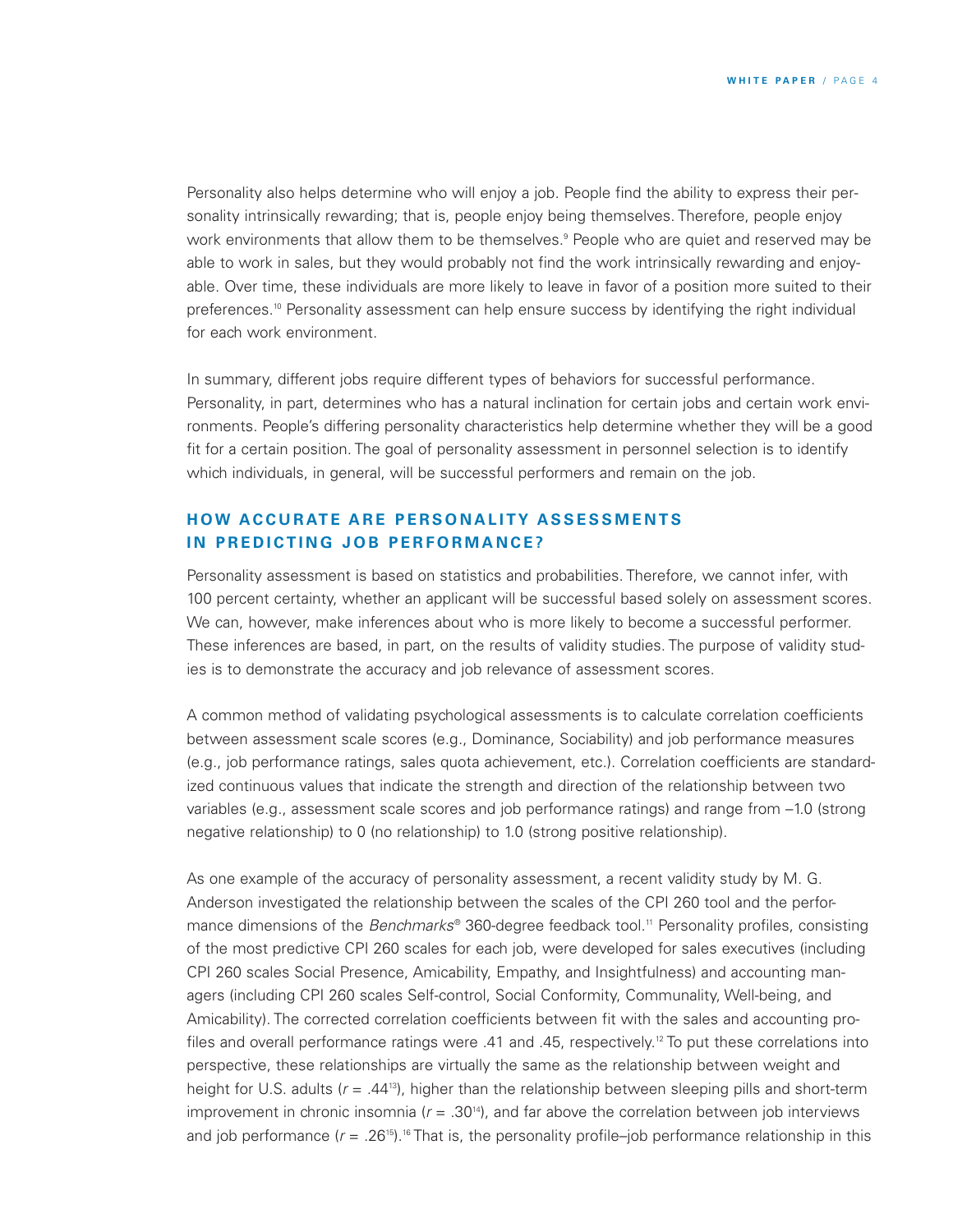study is stronger than well-accepted medical procedures and a common alternate method of employee selection.

Correlation coefficients are relatively easy to interpret. To determine how much variance in job performance is explained by scores on the CPI 260 scales, simply square the correlation coefficient. Take, for instance, the correlation between the accounting manager profile and overall job performance of .45. This means that approximately 20 percent (.45  $\times$  .45 = .2025) of the difference in job performance ratings for this job is due to personality characteristics measured by the CPI 260 scales. In this validity study, further analysis revealed that sales executives and accounting managers who matched their respective personality profiles were 3.64 and 4.56 times, respectively, more likely to be a top-performing employee. Considering these results, the initial validity evidence provides strong support for the accuracy and job relatedness of inferences made from CPI 260 assessment scores for these job types.

# **W H AT A R E T H E A DVA N TAG E S O F U S I N G P ERS O N A L I TY A S S E SS M E N TS ?**

Beyond predictive validity, personality assessments offer several advantages over other types of selection tools. Perhaps most important is that, unlike other types of assessments (e.g., cognitive ability), personality assessments demonstrate little or no adverse impact; that is, they generally do not discriminate against members of protected groups or classes. <sup>17</sup> Cognitive ability tests, for example, have generally resulted in adverse impact on certain demographic groups.<sup>18</sup> This is especially troublesome given the "Uniform Guidelines on Employee Selection Procedures" requirement that alternative selection methods must be investigated in order to reduce adverse impact as long as the accompanying reduction in validity is not too large. <sup>19</sup> Personality and integrity tests, however, typically demonstrate only slight differences between important demographic groups (e.g., age, ethnicity, gender). <sup>20</sup> Therefore, personality assessments can be implemented into selection procedures as a way to increase predictive validity and reduce the potential for adverse impact.

# **H OW A R E P ERS O N A L I TY A S SE S S M E N TS IMPLEMENTED IN SELECTION SYSTEMS?**

While it is important to remember that any assessment used to make personnel decisions must adhere to certain legal and professional guidelines (e.g., EEOC guidelines), personality assessment for the purpose of personnel selection generally involves a straightforward series of steps:\*

1. **Conduct a job analysis.** A job analysis commonly includes one or more methods (e.g., standardized questionnaire, behavioral observation, job shadowing) of soliciting information from subject-matter experts (e.g., incumbents, supervisors) about the job requirements. The purpose of a job analysis is to identify the personal characteristics and professional competencies required for successful performance in a specific work setting. The results of the job analysis help determine the actual assessment scales that are included in the selection procedures.

<sup>\*</sup>*Note:* The four-step process outlined here and the discussion of legal implications are specific to the United States. Applicable law and the appropriate process in other countries may differ significantly. In any event, organizations considering the use of assessments in hiring should consult counsel. This article is not intended as legal advice.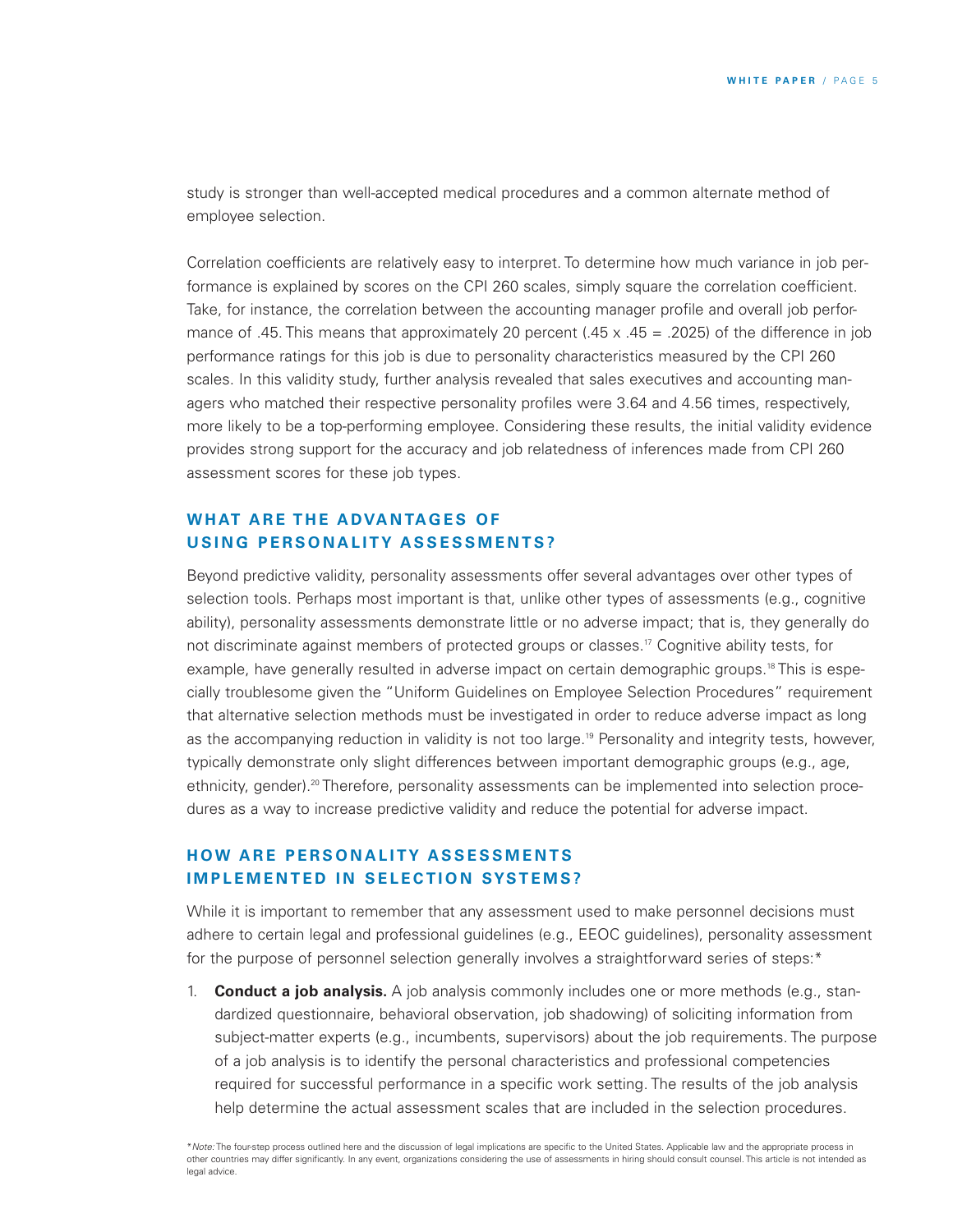- 2. **Conduct a validity study.** A validity study provides empirical support for the accuracy and jobrelatedness of the assessment scales. As mentioned previously, validity studies generally include correlating assessment scale scores with some form of performance criteria (e.g., supervisor ratings, sales quota achievement). In situations where local validation studies are impractical or unfeasible (e.g., too small a sample of workers or no performance criteria), validity generalization is an accepted practice.<sup>21</sup> Discussion of validity generalization practices is beyond the scope of this discussion; the point is that there are several options that allow for the proper validation of personality assessments for any job.
- 3. **Use results of the job analysis and validity study** to create a personality profile. The profile includes the personality scales that will be used to make selection decisions, specifically scales that demonstrate predictive validity of job performance, are representative of important aspects of job performance, and/or are characteristics important for successful job performance. Cutoff scores are established for each scale based on information from the job analysis and the organization's desired pass rates.
- 4. **Conduct adverse impact analyses** to ensure that cutoff scores do not discriminate against any protected demographic group or class. Most commonly, adverse impact is assessed by comparing mean assessment scale scores among demographic groups. If group means are not significantly different, there is no apparent adverse impact. Alternatively, the personality profile can be applied to a representative sample of the U.S. workforce to calculate pass rates for each demographic group. If the pass rate for each protected group is not less than 80 percent of the group with the highest rate, then there is no apparent adverse impact.<sup>22</sup>

#### **S U M M A RY**

It must be stressed that personality assessments are not to be used as the sole source of information in personnel decisions. Adding other sources of information (e.g., interviews, simulations) will increase the likelihood of hiring a successful candidate. Following the steps outlined in this paper, personality assessments can be a valuable part of a legally and ethically sound selection process that can help determine whether an applicant can perform the job and/or will enjoy the job—increasing predictive validity and reducing the potential for adverse impact.

## **ABOUT THE AUTHOR**

Dr. Michael Glen Anderson holds a PhD in industrial psychology from the University of Tulsa. In January 2007, Michael joined the staff of CPP, Inc., located in White Bear Lake, MN., as a research scientist. Michael's main responsibility is to conduct product-related research and development for a variety of CPP's world-renowned brands, including the *Myers-Briggs Type Indicator* ®, *Strong Interest Inventory* ®, *Thomas-Kilmann Conflict Mode Instrument,* FIRO-B, and California Psychological Inventory™ assessments.

Prior to CPP, Michael spent three years as Senior Research Consultant at Hogan Assessment Systems in Tulsa, OK. At Hogan, Michael managed several employee staffing and development projects. Prior to Hogan, he spent several years as a research assistant for the University of Tulsa directing several research initiatives relevant to personnel management.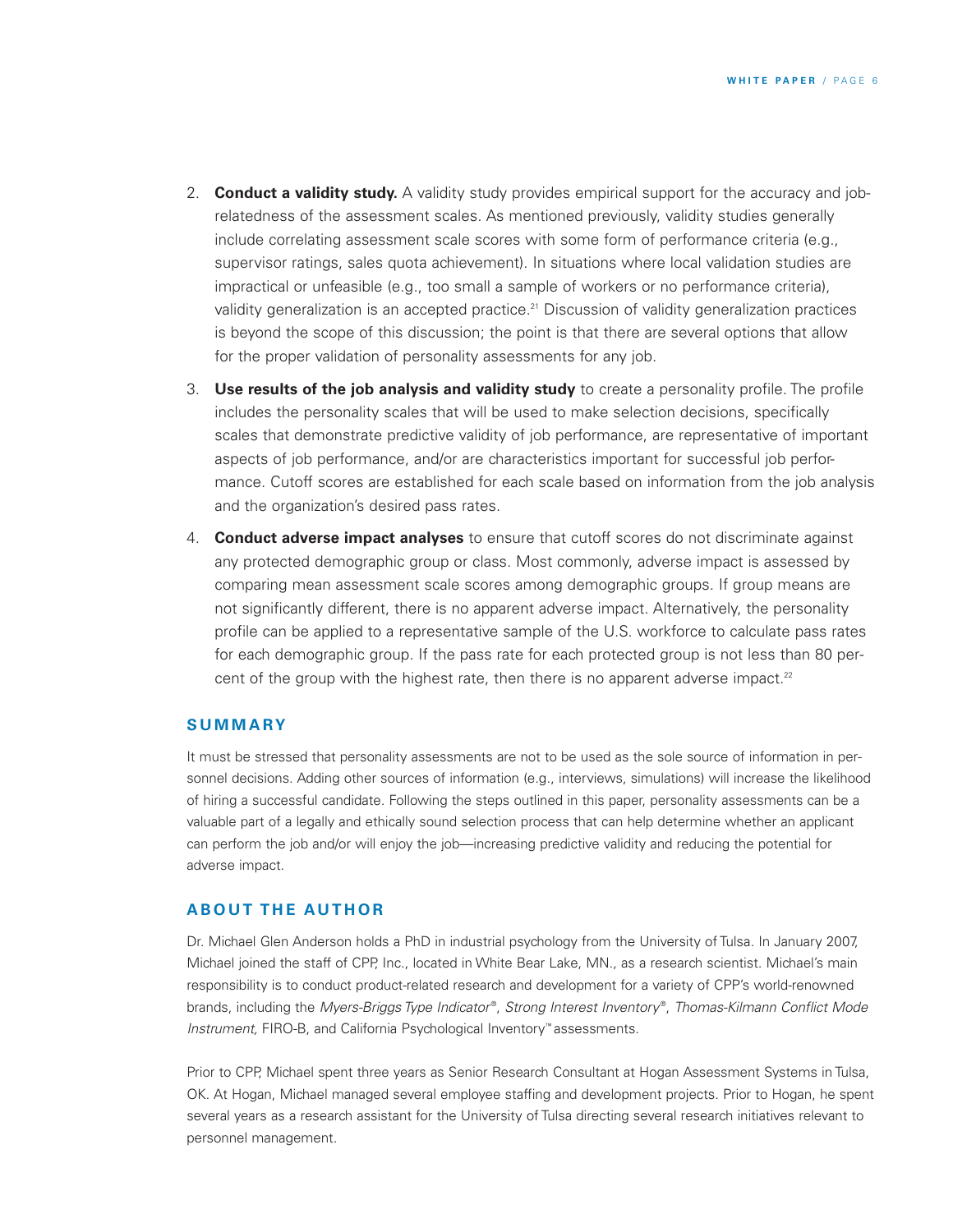Through his academic and professional experiences, Michael provides a wealth of knowledge concerning several personnel functions, including job analysis, selection, performance appraisal, training, team processes, organizational development, organizational survey, research design, and statistical analysis. With a specialty in employee selection, Michael has successfully implemented a number of selection systems for clients that include Fortune 100 companies.

### **A B O U T C P P, I N C .**

Since its founding in 1956, CPP, Inc., has been a leading publisher and provider of innovative products and services for individual and organizational development. CPP has been supplying reliable training solutions to businesses of all sizes, including the Fortune 500, for more than 50 years. The company's hundreds of unique offerings have been used by millions of individuals in more than 100 countries, in more than 20 languages, to help people and organizations grow and develop by improving performance and increasing understanding. Among CPP's world-renowned brands are the *Myers-Briggs Type Indicator* ® (MBTI ®), *Strong Interest Inventory* ®, *Thomas-Kilmann Conflict Mode Instrument* (TKI), FIRO-B®, CPI 260®, and California Psychological Inventory™ (CPI ™) assessments.

For more information on CPP, Inc., visit www.cpp.com

#### **N OT E S**

- 1. Compare validity estimates from J. Hogan and B. Holland, "Using theory to evaluate personality and jobperformance relations: A socioanalytic perspective," *Journal of Applied Psychology* 88 (2003), and M. A. McDaniel, D. L. Whetzel, F. L. Schmidt, and S. D. Maurer, "The validity of employment interviews: A comprehensive review and meta-analysis," *Journal of Applied Psychology* 79 (1994).
- 2. See J. E. Hunter and R. F. Hunter, "Validity and utility of alternative predictors of job performance," *Psychological Bulletin* 96 (1984): 72–98; and A. R. Jenson, *Bias in mental testing* (New York: Free Press, 1980).
- 3. See i4cp, "Psychological assessment is a key tool in executive selection." Press release, February 28, 2007, http://www.prweb.com/releases/2007/2/prweb508160.htm.
- 4. Personality assessments that measure traits are appropriate for selection purposes; measures of psychological type are not designed for, and should not be used in, selection applications.
- 5. N. Brody and H. Ehrlichman, *Personality psychology: The science of individuality* (Upper Saddle River, NJ: Prentice Hall, 1998), 3.
- 6. See H. G. Gough and P. Bradley, *California Psychological Inventory*™, 3rd ed. (Mountain View, CA: CPP, Inc., 1996).
- 7. See Equal Employment Opportunity Commission (EEOC), "Uniform guidelines on employee selection procedures," *Federal Register* 43 (1978): 38290–38315; Society for Industrial and Organizational Psychology (SIOP), "Principles for the validation and use of personnel selection procedures," 4th ed. (Bowling Green, OH: SIOP, 2003).
- 8. See M. R. Barrick and M. K. Mount, "The big five personality dimensions and job performance: A metaanalysis," *Personnel Psychology* 44 (1991): 1–26; J. L. Holland, "Exploring careers with a typology: What we have learned and some new directions," *American Psychologist* 51 (1996): 397–406; J. Hogan and B. Holland, "Using theory to evaluate personality and job-performance relations: A socioanalytic perspective," *Journal of Applied Psychology* 88 (2003): 100–112; and R. P. Tett, D. N. Jackson, and M. Rothstein, "Personality measures as predictors of job performance: A meta-analytic review," *Personnel Psychology* 44 (1991): 703–742.